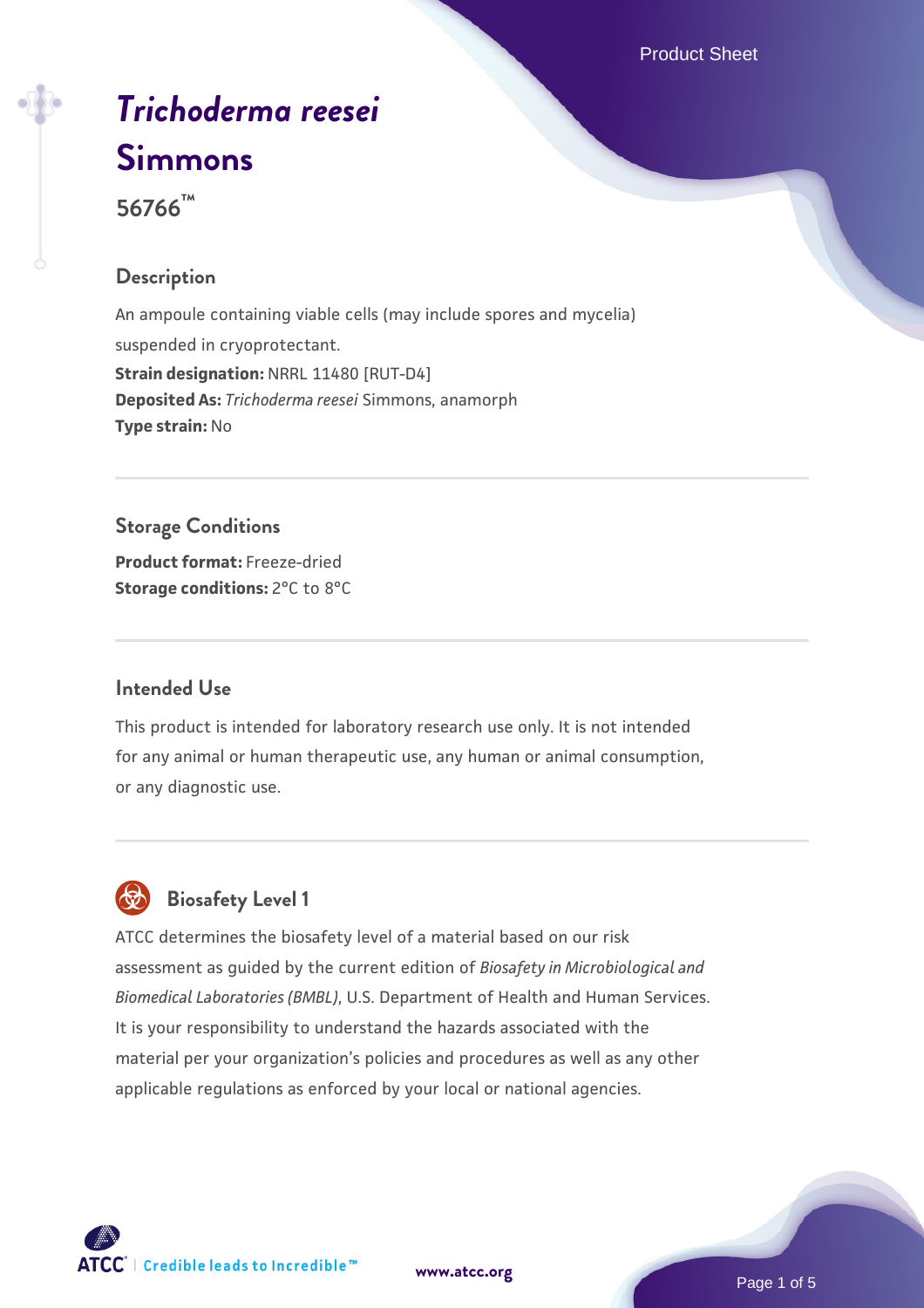#### **[Trichoderma reesei](https://www.atcc.org/products/56766) [Simmons](https://www.atcc.org/products/56766) Product Sheet** Product Sheet **56766**

ATCC highly recommends that appropriate personal protective equipment is always used when handling vials. For cultures that require storage in liquid nitrogen, it is important to note that some vials may leak when submersed in liquid nitrogen and will slowly fill with liquid nitrogen. Upon thawing, the conversion of the liquid nitrogen back to its gas phase may result in the vial exploding or blowing off its cap with dangerous force creating flying debris. Unless necessary, ATCC recommends that these cultures be stored in the vapor phase of liquid nitrogen rather than submersed in liquid nitrogen.

# **Certificate of Analysis**

For batch-specific test results, refer to the applicable certificate of analysis that can be found at www.atcc.org.

#### **Growth Conditions**

**Medium:**  [ATCC Medium 336: Potato dextrose agar \(PDA\)](https://www.atcc.org/-/media/product-assets/documents/microbial-media-formulations/3/3/6/atcc-medium-336.pdf?rev=d9160ad44d934cd8b65175461abbf3b9) **Temperature:** 24-26°C **Atmosphere:** Aerobic

#### **Handling Procedures**

#### For **freeze-dry (lyophilized)** ampoules:

- 1. Open an ampoule according to enclosed instructions.
- 2. From a single test tube of **sterile distilled water** (5 to 6 mL), withdraw approximately 0.5 to 1.0 mL with a sterile pipette and apply directly to the pellet. Stir to form a suspension.

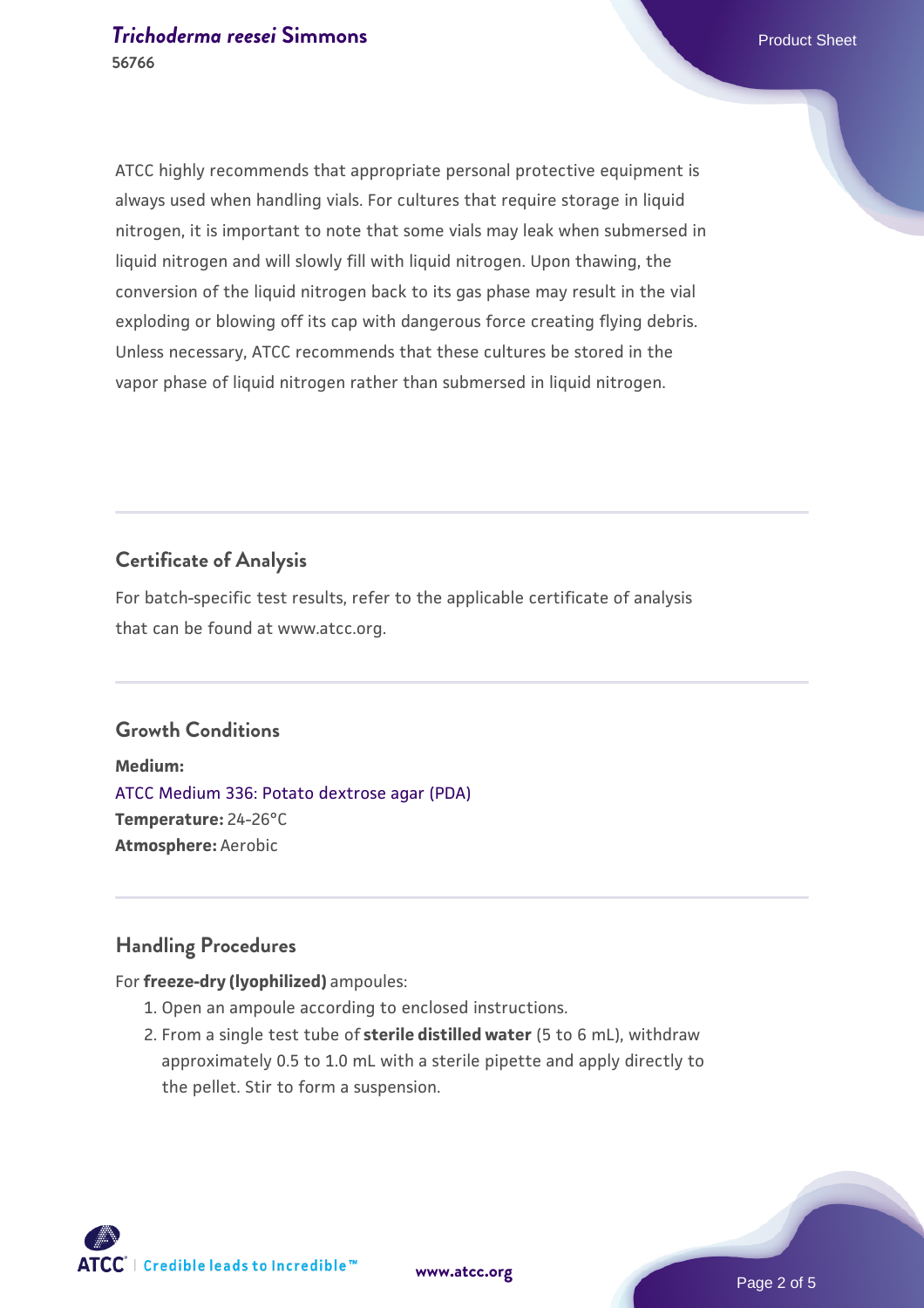#### **[Trichoderma reesei](https://www.atcc.org/products/56766) [Simmons](https://www.atcc.org/products/56766) Product Sheet** Product Sheet

- Aseptically transfer the suspension back into the test tube of sterile 3. distilled water.
- 4. Let the test tube sit at room temperature (25°C) undisturbed for at least 2 hours; longer (e.g., overnight) rehydration might increase viability of some fungi.
- Mix the suspension well. Use several drops (or make dilutions if desired) 5. to inoculate recommended solid or liquid medium. Include a control that receives no inoculum.
- 6. Incubate the inoculum at the propagation conditions recommended.
- 7. Inspect for growth of the inoculum/strain regularly. The sign of viability is noticeable typically after 2-3 days of incubation. However, the time necessary for significant growth will vary from strain to strain.

**Morphology:** On PDA medium at 25°C after 21 days, mycelium green, powdery to velutinous. Reverse bright yellow. Hyphae hyaline, guttulate. Conidia green, ellipsoidal, smooth, 4.5-7 X 3-4.5 µm.

## **Material Citation**

If use of this material results in a scientific publication, please cite the material in the following manner: *Trichoderma reesei* Simmons (ATCC 56766)

# **References**

References and other information relating to this material are available at www.atcc.org.

#### **Warranty**

The product is provided 'AS IS' and the viability of ATCC® products is warranted for 30 days from the date of shipment, provided that the customer has stored and handled the product according to the information included on the product information sheet, website, and Certificate of

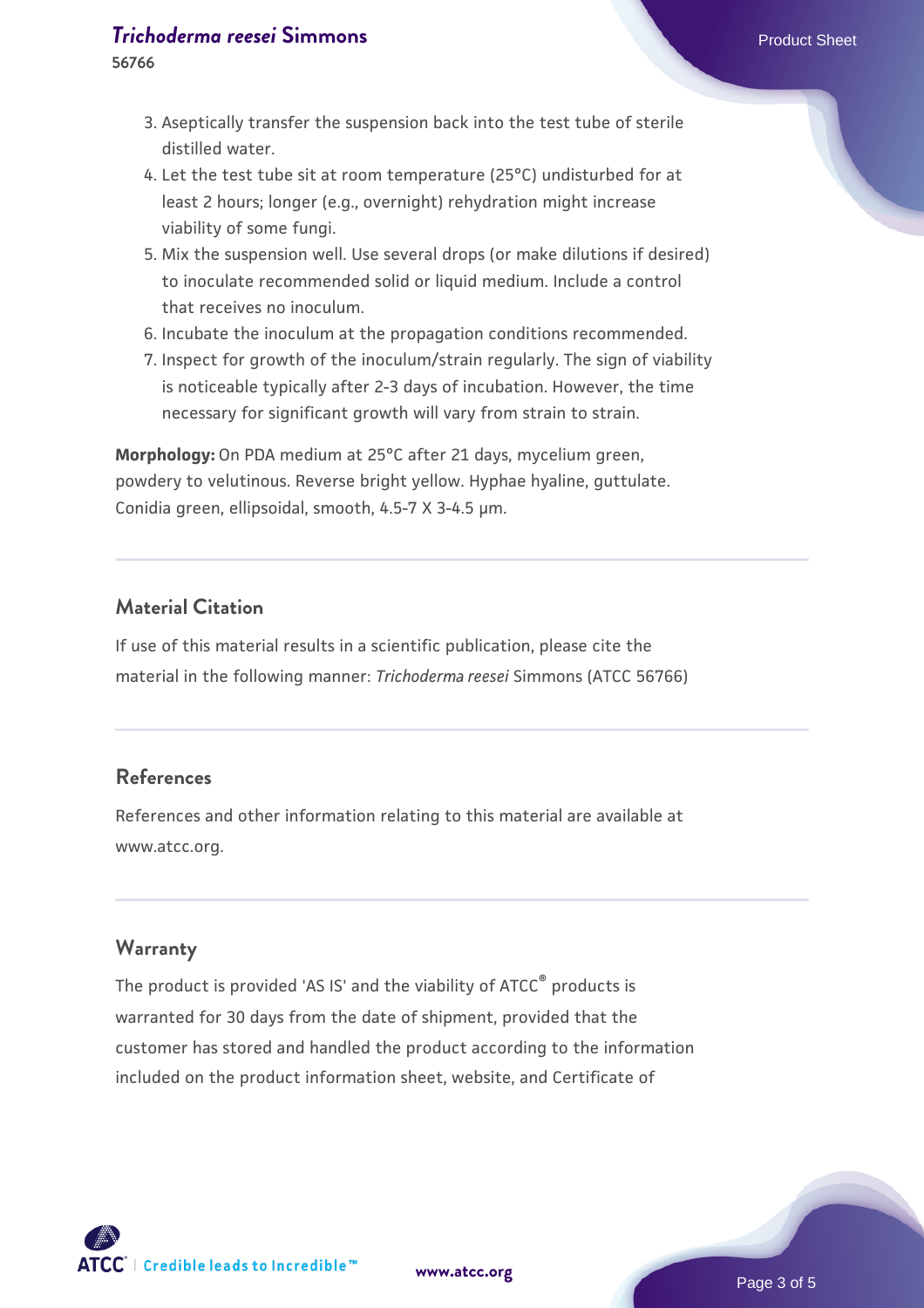#### **[Trichoderma reesei](https://www.atcc.org/products/56766) [Simmons](https://www.atcc.org/products/56766) Product Sheet** Product Sheet **56766**

Analysis. For living cultures, ATCC lists the media formulation and reagents that have been found to be effective for the product. While other unspecified media and reagents may also produce satisfactory results, a change in the ATCC and/or depositor-recommended protocols may affect the recovery, growth, and/or function of the product. If an alternative medium formulation or reagent is used, the ATCC warranty for viability is no longer valid. Except as expressly set forth herein, no other warranties of any kind are provided, express or implied, including, but not limited to, any implied warranties of merchantability, fitness for a particular purpose, manufacture according to cGMP standards, typicality, safety, accuracy, and/or noninfringement.

# **Disclaimers**

This product is intended for laboratory research use only. It is not intended for any animal or human therapeutic use, any human or animal consumption, or any diagnostic use. Any proposed commercial use is prohibited without a license from ATCC.

While ATCC uses reasonable efforts to include accurate and up-to-date information on this product sheet, ATCC makes no warranties or representations as to its accuracy. Citations from scientific literature and patents are provided for informational purposes only. ATCC does not warrant that such information has been confirmed to be accurate or complete and the customer bears the sole responsibility of confirming the accuracy and completeness of any such information.

This product is sent on the condition that the customer is responsible for and assumes all risk and responsibility in connection with the receipt, handling, storage, disposal, and use of the ATCC product including without limitation taking all appropriate safety and handling precautions to minimize health or environmental risk. As a condition of receiving the material, the customer agrees that any activity undertaken with the ATCC product and any progeny or modifications will be conducted in compliance with all applicable laws, regulations, and guidelines. This product is provided 'AS IS' with no



**[www.atcc.org](http://www.atcc.org)**

Page 4 of 5